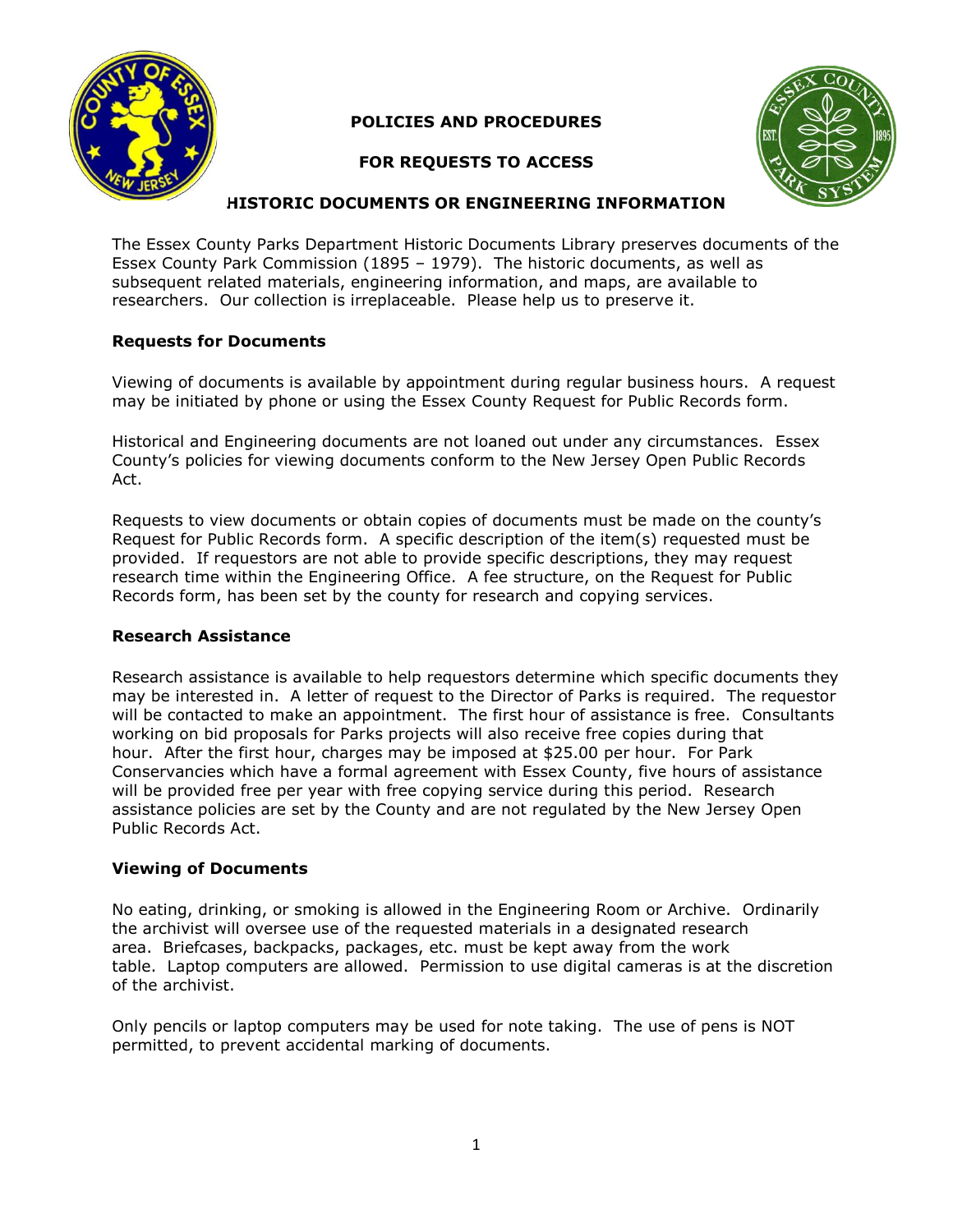To preserve delicate original records, microfilm must be used where available. Instruction will be given on the use of microfilm equipment. Original records that have been microfilmed will be furnished at the discretion of the archivist.

Access may also be denied due to fragility of materials or the unprocessed state of that portion of the collection. Limited amounts of material may be provided to a researcher at a time at the discretion of the archivist.

#### **Handling of Archival Materials**

Researchers will be asked to wash their hands before handling any archival materials. If necessary, they will be furnished with gloves to handle original documents.

Records shall be handled with care. Materials may not be traced over, marked upon, leaned upon, folded, ripped, or altered. Marks may neither be added nor erased from materials. Pages must be handled by their edges. Manuscripts must be kept flat. Do not lay papers, note cards, books, or other objects on top of archival materials. Do not place open books face down.

Maintaining the exact order of material in a folder, and folders within a box is of singular importance. Do not separate materials from folders. If a mistake in arrangement is discovered, please bring it to the attention of the archivist. Do not rearrange documents yourself.

The Archives reserves the right to deny further access to anyone who mishandles material.

## **Copying**

Photocopies are provided at a fee set by the county (see Request for Public Records form). A special service charge may be added for non-standard copying, such as copying certain historic documents. Copies of certain historic documents may be denied due to risk of damage in copying. Payment in advance is required for all photocopies that must be mailed. Postage for mailing will be added to the cost. Essex County's photocopying policies conform to the New Jersey Open Public Records Act.

After the requestor's acceptance of the copy fee, and in certain cases submission of a required deposit, the copies will be made by staff and made available to the requestor within seven business days. Requestors are not permitted to make their own copies. The researcher must assume full responsibility for conforming to copyright laws which may be involved in the use of manuscripts and other archival materials.

Each copy will be marked "Courtesy of Essex County, NJ Parks Department". The first or last page will also be marked with identifying data, such as the document type, box and file number, and title. This is done so that the document can be properly cited and/or retrieved again.

For digital photo images, the requestor will be charged the cost of a CD or may provide their own recordable CD.